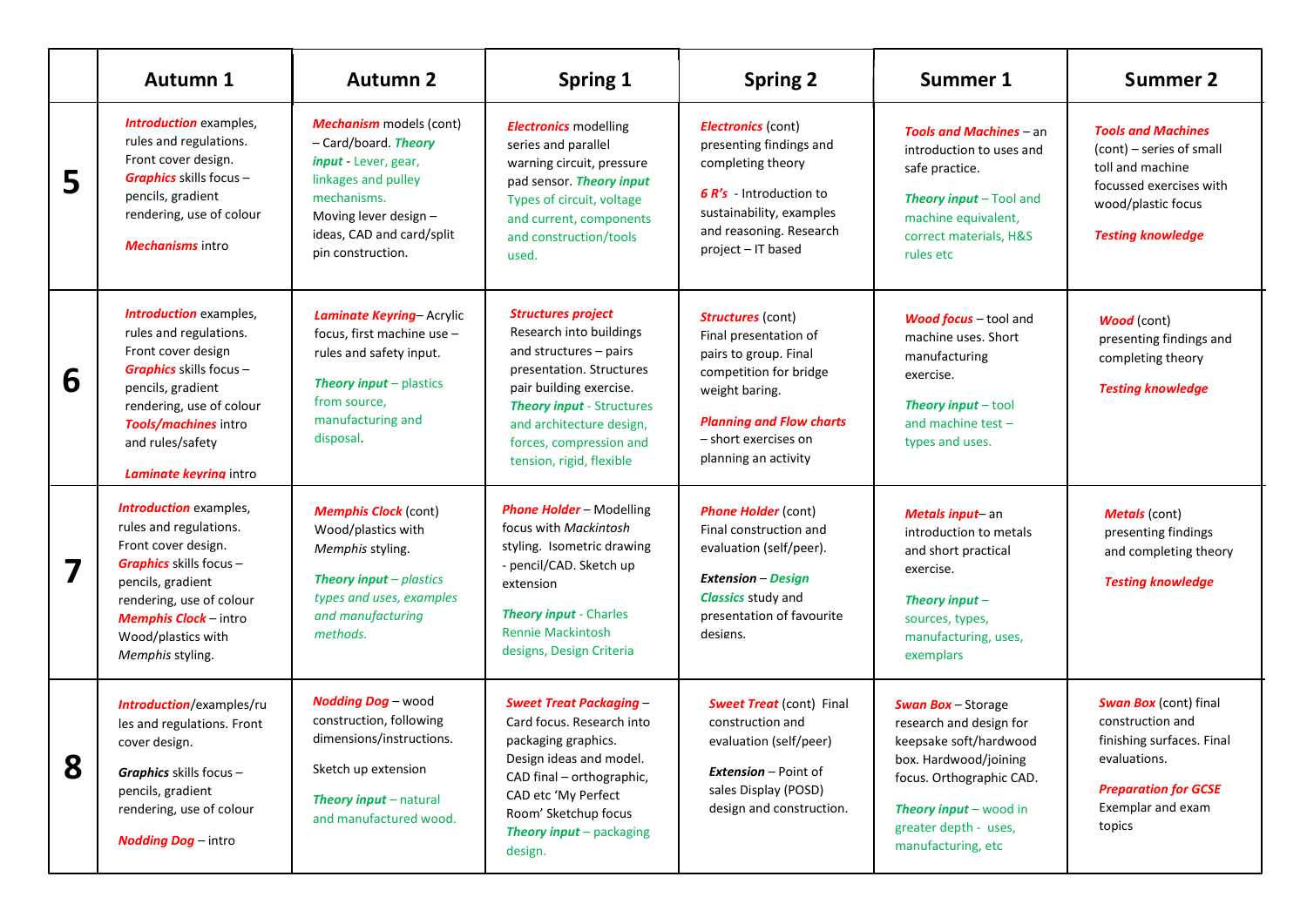# *DESIGN and TECHNOLOGY* **End Points: Aims and knowledge in Evidence (per year/per Key Stage)**

## **Key Stage 2**

**Year 5** – Students are introduced to the subject with exemplars from a wide range of school and professional projects through various media. *Presentation skills* and confidence building begins with becoming organised and having a sense of pride in their work. A personal folder for research, design and evaluation is started and *hand drawing***,** *colour rendering* and *CAD* graphics experienced. A *mechanisms* project based on levers uses sketch ideas and CAD to produce a working card model. *Electronics* is studied with paired exercises building parallel and series alarm circuits using self-assembly kits. A short exercise on *sustainability* follows. The final term is a series of exercises to ready the students for using *hand tools* and *machines* in Yr6. This is about confidence building and safe practice involving materials based shaping, cutting, drilling and finishing. Testing takes place at the end of the year.

Skills and theory set: presentation/drawing/CAD, mechanisms, electronics, sustainability, hand tools and machine use, safety **- confidence.**

**Year 6** – Following a recap of presentation and folder layout the students begin their first *tool/machine* based exercise designing and manufacturing an acrylic key ring from sketches and CAD modelling. A *structures* project follows with paired exercises on a powerpoint presentation to the whole group on famous buildings and card/straw based construction exercises and a competition based on bridge building. A short exercise of *flow charts* and planning follows. A wood focus project will be their first major *design and make* exercise following a brief, research, designing, developing, modelling, planning, construction and testing/evaluation. Testing takes place at the end of the year.

Skills and theory set: Plastics/machining, structures/modelling, planning and flow charts, wood/machining, design process – **procedure.**

#### **Key Stage 3**

**Year 7** – Following a recap of presentation and folder layout the students begin a *designer* research project (*Memphis Group*) leading to a *multi-media* (*wood/plastic*) clock design, *model and manufacture* exercise against a tight deadline. *CAD orthographi*c and *3D modelling* introduced. Plastics theory is the focus. This leads to a second designer influenced product – a *Mackintosh* themed phone holder – *Manufactured wood* is the theory focus. A final term *metals* focus (source, manufacture, uses, disposal, sustainability) project completes the three major material areas across the year. Testing takes place at the end of the year.

Skills and theory set: Wood, metal, plastic theory and practical uses, machine and tool confidence (con't), planning and deadlines – **practicalities.**

**Year 8** – Following a recap of presentation and folder layout the students begin a pre-designed *batch production* exercise (note taking unit) using accuracy, measurement and repeat processes. A *graphics packaging* exercise explores typography, branding, logos, layout, colour and materials resulting in a confectionary box design. The final Swan Box is a previous Yr 9 KS4 hardwood keepsake box project. Four *wood joins* make up the corners and the emphasis is on a shop *quality finish*. The final exercise draws all strands together in preparation for possible GCSE level in the transition to their next school. Testing takes place at the end of the year.

Skills and theory set:- Scales of production, quality control/assurance, packaging, graphic design, joining wood, finishes - **professionalism**